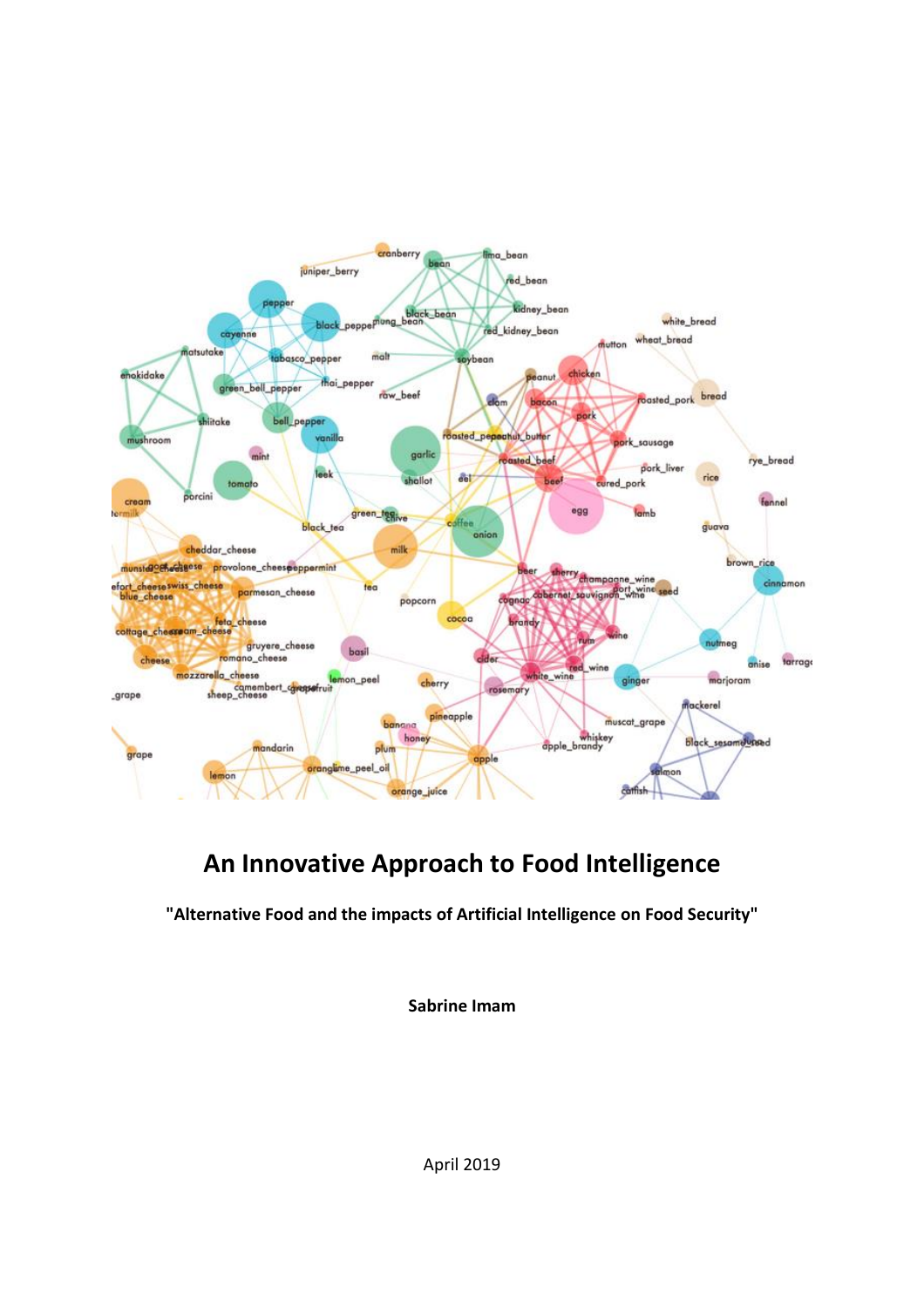We are what we eat, but what if our food changes dramatically in the Future?

According to the Food and Agriculture Organization of the United Nation (FAO) 9.2 billion people will need to be feed by 2050. The food sector has been relatively slow at capitalizing on recent technological advances but there is a possibility of a genuine disruption in the near future where Food Intelligence can play an important role in this trend. With the explosion of data coming from advanced technology tools, the use of artificial intelligence is essential to analyze and help farmers and policy makers to make the right decisions and produce Alternative Food throughout innovation.

The Future of Food lays out few potential pathways to meet the needs of the world's growing population in a sustainable and healthy way: alternative food but also changes to current production systems; and consumer behavior. The treatment of these offers an interesting potential, but regulation is a must.

What difference would it make to the global food system, and its effects on the environment, health and other areas, if the world made a transition from traditional food to food substitutes, especially given that the global food system is complex with many feedbacks and non-linear effects?

We are going to explore 5 key points related to Food Intelligence as a new factor to alternative food.

#### **1/ The green Data: the true seed for alternative food**

Because the new seed to alternative food is undoubtedly: Data… The last digital shift in the agro-food industry is predictive analytics. Major groups are already trying to have a proactive action in the markets with artificial intelligence methods, widely used for some big data analytics, we are able to follow the evolution of the consumer tastes in the food market.

Quantitative modelling determines what needs to be known to make better decisions. Constructing a model forces the quantification of a system and, as a result, reveals knowledge gaps. For example, the research found that there were some products, such as the most sophisticated plant-based burgers, that could not be included because sufficient relevant information was not available.

Modelling also allows a better understanding to emerge as to what factors are the most important in determining outcomes. This helps to show not only where future developments may have the greatest impact but also what parts of the food alternatives will need to be understood in most detail to make good decisions.

Employing quantitative models with analysis that shows a wide range of food alternatives can have important benefits and it also notes gaps in knowledge, where further exploration will be required. This is the example of the 3,000 Rice Genomes Project calls for the global rice community and the global market for the future with the release of a sequencing data worldwide. It is the result of a collective efforts by an international scientific community, a public database containing genetic and genomic information suitable for advancing food technology and predict potential food alternatives.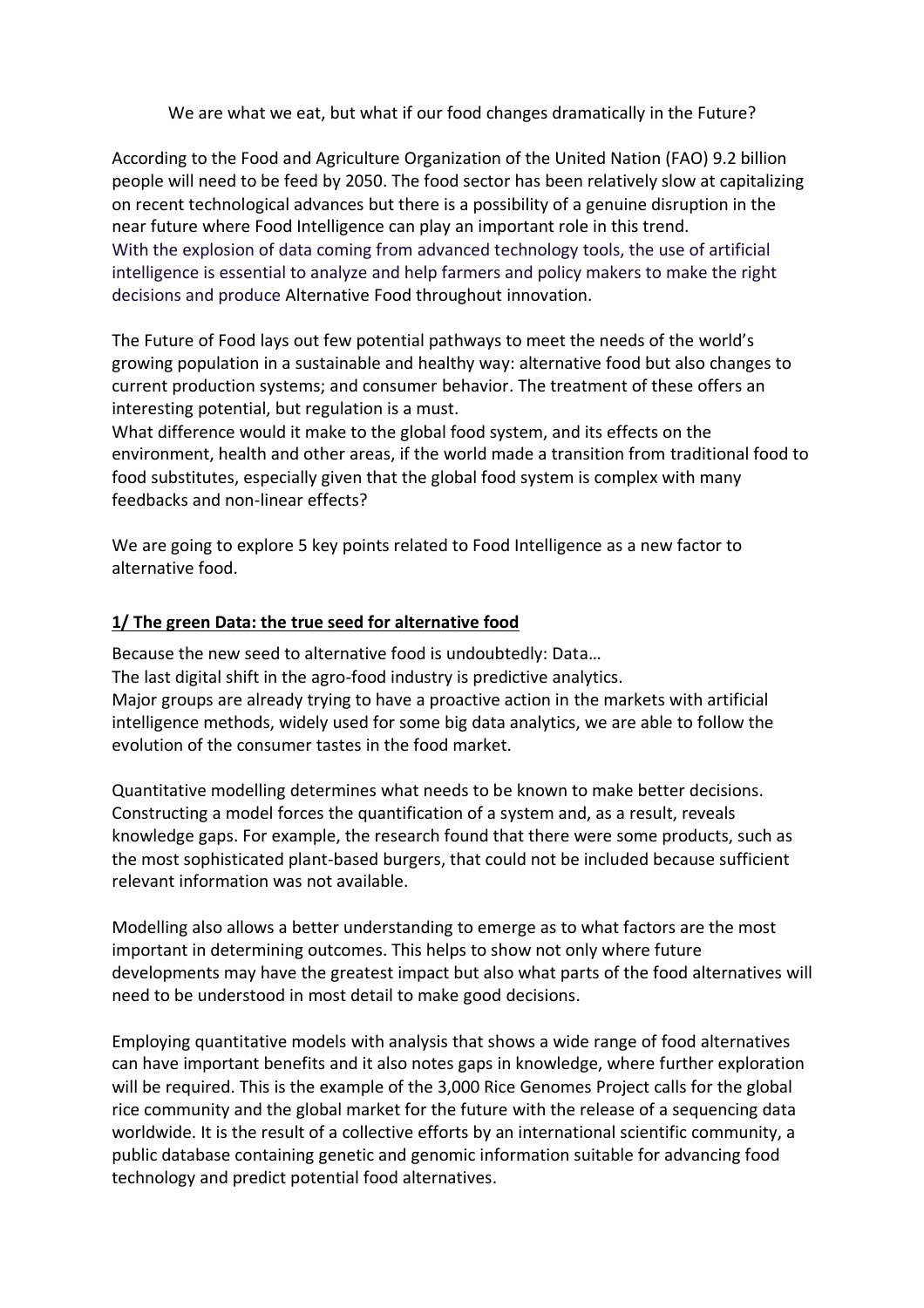## **2/Artificial Intelligence can change the structure of food in our plate**

According to Mckinsey Institute, the AI market for agriculture was close to \$ 518.7 million in 2017; it is expected to grow by more than 22.5% a year on average to reach \$ 2.5 billion by 2025. It is not surprising to see that Microsoft wants to develop artificial intelligence in agriculture, because Food-Tech in the agricultural field, unfolds in several ways.

The subject is topical through many advanced technologies that feed all fantasies, but in the field of food, what role can artificial intelligence play in our daily lives and change the way we eat? The first element of answer is the possibility of artificial intelligence, with the associated use of big data, to propose personalization of food product according to its consumer. Decomposition of taste, associations of flavors, personalized recommendations.

Researchers and companies use AI technologies to reinvent our diet with Artificial Intelligence that makes it possible to find alternative ingredients, or to create new ingredients by mixing other food options.

AI offers the opportunity to uses different types of data, for example, the personalization of food proposals based on the tastes and habits of its users, but also the context.

But what are the consequences? Is to lock users in their habits, like the famous Facebook "bubble ", object of controversy last year which could be problematic in the case of food as well: a person who likes to eat fat or sugar might risks of being recommended food from the same preference only.

#### **3/ Building the 4.0 Food Supply**

The digital revolution creates new market opportunities, but also leads to the emergence of new economic actors that can "disrupt" the structure of the food chain from agricultural production to consumption, processing and finally the distribution. Everyone is working to draw the agriculture and food of tomorrow that will take into account new eating habits and of course new food alternatives.

Because the food of tomorrow seems to propose animal products without animals, meat without meat, egg without chicken, mayonnaise without egg, dessert without milk. Steaks can be plant-based: beans, chickpea, corn, wheat, soy, or stem cells from cow grown in the laboratory. The water will take the taste of orange juice by "deceiving" the consumer's sense of smell by adding natural aromatic additions, and the milk can be designed in test tubes.

Another emerging trend is to evolve each product to remove the bad fats, sugars, salt or any other substance that may be bad for our health and this is when Health Meets Tech-Food…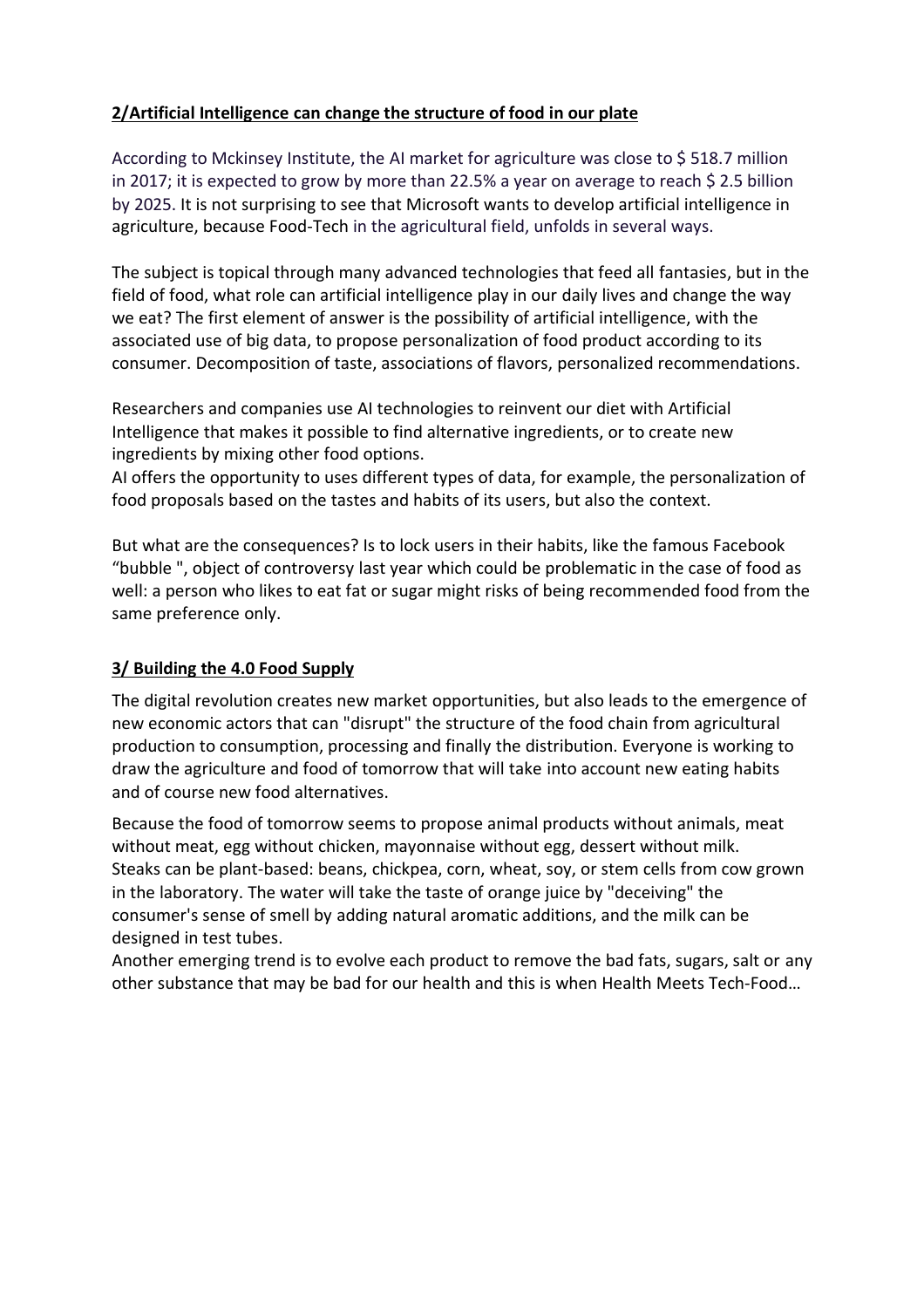### **4/ When Health Meets Tech-Food:**

Is it known that Individuals choose which particular types of food to eat based on their intrinsic beliefs about what is good or bad about them. Understanding this dynamic is essential to predicting how diets will evolve and how to encourage more sustainable and healthy food choices.

Artificial Intelligence can definitely help improve the health of the global population. There are applications to track your diet. With these data, it is possible to create a system and ask a recipe that fills people's deficiencies and find alternative food for lactose intolerants or people suffering from diabetes for example.

Given a particular diet and knowledge of its nutrient composition, it is possible to use epidemiological data to estimate consequent health effects. Artificial Intelligence can be used with some model such as substitution analysis that allows an exploration of the effect of diet switching.

And finally, alternative food has an advantage of lowering the risk of food poisoning or contamination. Because livestock production is often perceived as a messy business involving the management of animal waste and dairy products. There are many opportunities along the supply chain for food to become contaminated or spoiled, especial in countries where refrigeration is expensive and power supplies unreliable. The production of plant-based food involves fewer opportunities for contamination or spoilage, while cultured alternative food production offers the promise of laboratory-level control of the whole process.

#### **5/ Combining technological advances and environmental responsibility**

Alternative food will have to be produced sustainably in ways that contribute to reducing climate change, and that address other environmental challenges.

For instance, when it comes to meat consumption, it would be impossible for a global population of almost 10 billion people to eat the amount of meat and keep the agreed sustainable development goals (SDGs) for the environment and climate.

For the simple reason that it would require too much land and water, and lead to unacceptable greenhouse-gas and other pollutant emissions.

This is the reason why the idea of switching from beef to alternative meat can lead to significant reductions in greenhouse-gas emissions, especially for transitions to plant or insect based alternatives.

Environmental Regulation agencies are being challenged to develop appropriate rules for the new wave of alternative food. Good regulation that protects the environment and can both stimulate innovation and promote value creation.

Clarity about which agencies have responsibility for regulation is critical to realizing the potential of alternative food and this is where my conclusion comes about alternatives food in United Arab Emirates particularly.